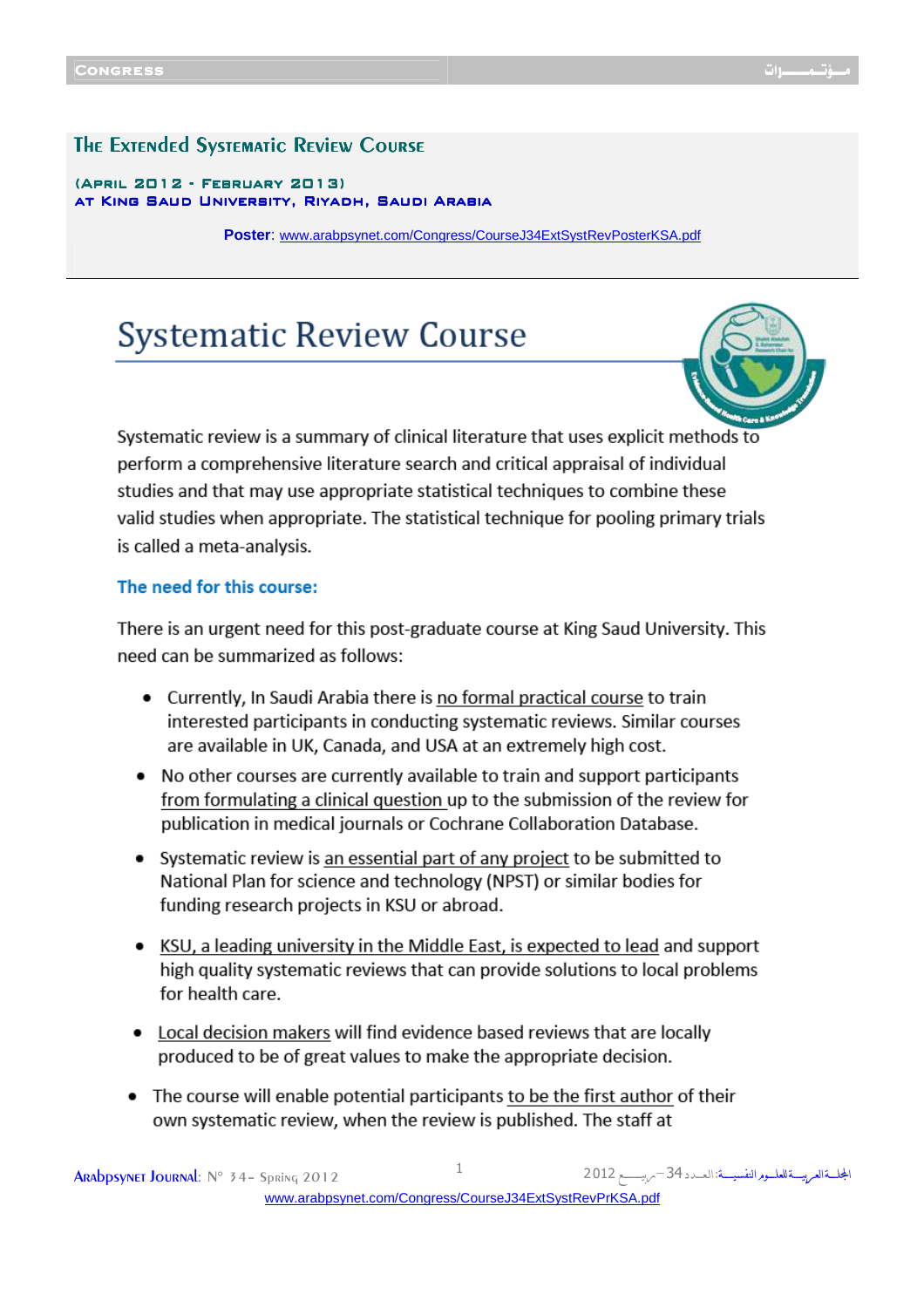Bahamdan's EBHC-KT can support and encourage participants to publish the review in Cochrane Library.

## **Course Objectives:**

At the end of this course, participants should be able to:

- 1- Understand the structure and process of systematic reviews
- 2- Develop their own protocol for a systematic review
- 3- Develop skills needed to undertake a systematic review
- 4- Effectively and efficiently formulate a question, search, select, appraise, synthesize and interpret the evidence
- 5- Publish the systematic review in local or international medical journals.

## **Target Audience:**

This course is designed for multidisciplinary participants that should be of interest to many disciplines:

- Healthcare professionals
- Post-graduate health sciences graduates, demonstrators , residents
- Researchers and academics with healthcare background

## **Requirement for participants:**

Participants are expected to have a degree in health science and the ability to use their own laptop with Microsoft Office programmers. Participants are expected to be *available for ALL 10 days of the course.*

**Proposed starting date:** Middle of April 2012

**Length of the course:**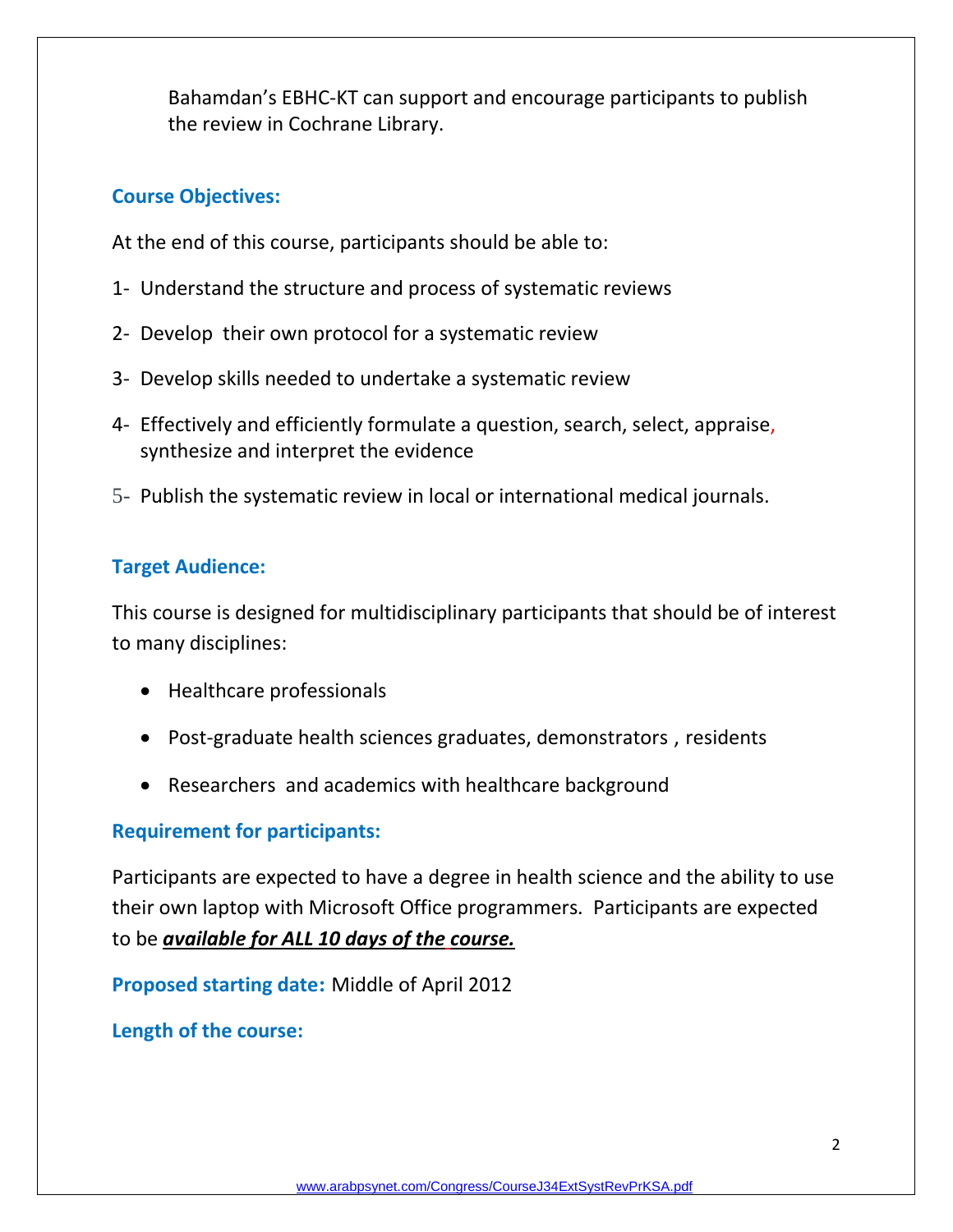April 2012 – February 2013 . This comprises of ten full days' work (please see the Table below for details)

## **How the course is designed to run:**

This course is unique in its design. In the **morning** there will be plenary sessions of the day. A reading material will be provided to allow maximum benefits for participants to grasp the concept that are presented in the morning.

In the **afternoon**, a small group with an experienced tutor in systematic reviews to lead a practical tutorial with an opportunity to put theory into practice, and to answer any individual quires relevant to own topics.

The course is planned to spread over several months to allow participants to digest the concepts and to give enough time to complete the tasks for the following session. As participants are usually very busy people, one day's work or two days' work in a month would generally be expected to be convenient.

## **The level of support:**

Every participant will be allocated to a member of staff at the EBHC-KT BaHamdan's Chair (or a collaborator with the Chair). The tutor will support the participants for any problems that may be encountered during the course, and will make sure that the review will be submitted for publication at the end of the course.

## **Resources:**

- The staff members at EBHC-KT as well as experts in systematic reviews from outside KSU are well known, nationally and internationally with track records of published systematic reviews (links to their publications, and a links to brief CVs to each staff members will be available soon)
- Wireless internet access to electronic databases: Ovid Medline, Pubmed, EMBASE, Cochrane Library, Cochrane Clinical Trials registry, SINAHL
- Bibliographic Database: Reference manager 12 or Endnote, RevMan 5
- Additional support, from: Librarians, methodologists, statisticians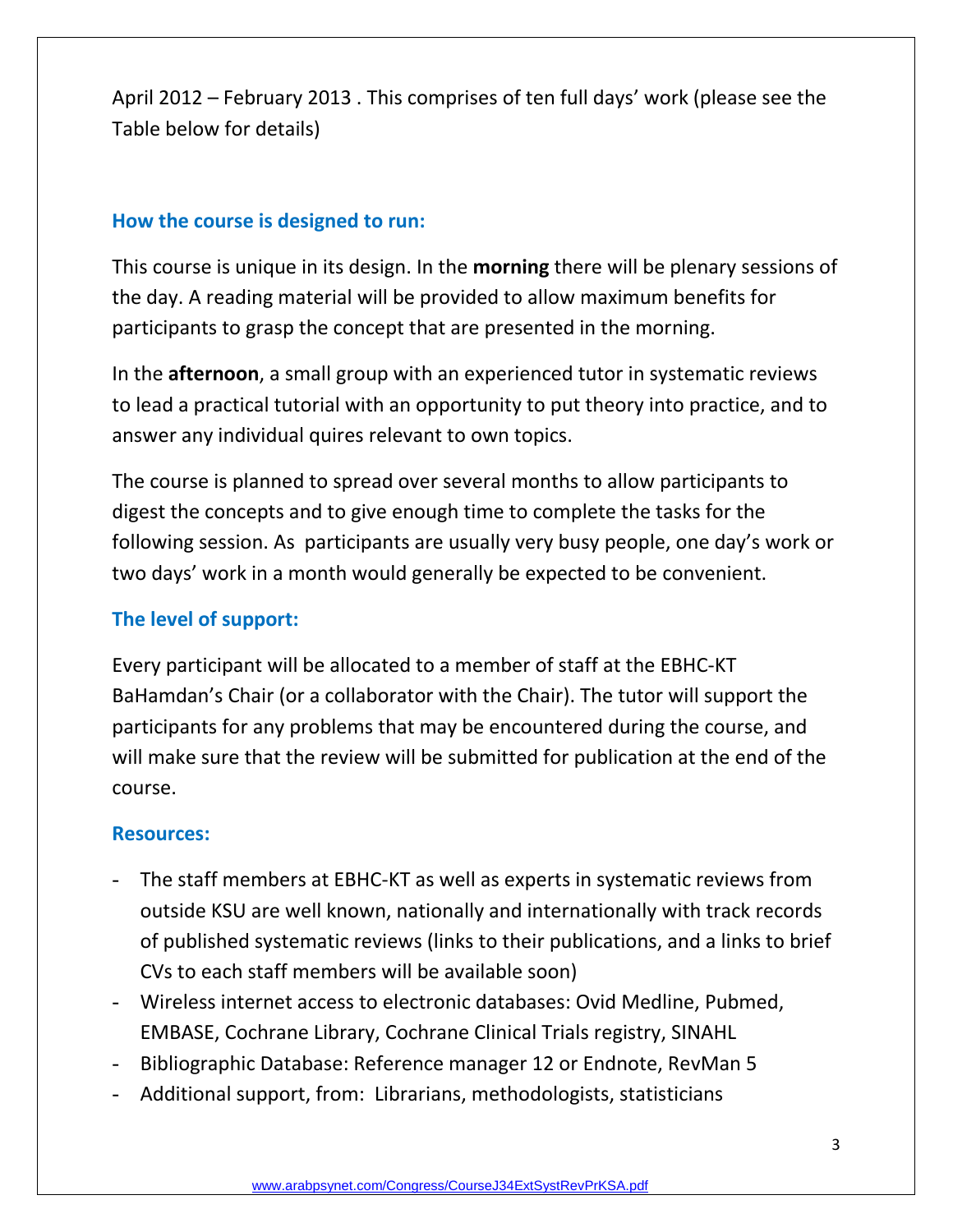#### **Recommended reading resources and references that will be used in the course:**

- 1. **Higgins JPT, Green S (editors). Cochrane Handbook for Systematic Reviews of Interventions Version 5.1.0 [updated March 2011].** The Cochrane Collaboration, 2011. Available from: http:/[/www.cochrane-handbook.org](http://www.cochrane-handbook.org/)
- 2. **CRD's Guidance for undertaking reviews in health care, Third edition.** [http://www.amazon.co.uk/Systematic-Reviews-Guidance-Undertaking-](http://www.amazon.co.uk/Systematic-Reviews-Guidance-Undertaking-Healthcare/dp/1900640473/ref=sr_1_1?ie=UTF8&qid=1321178563&sr=8-1)[Healthcare/dp/1900640473/ref=sr\\_1\\_1?ie=UTF8&qid=1321178563&sr=8-1](http://www.amazon.co.uk/Systematic-Reviews-Guidance-Undertaking-Healthcare/dp/1900640473/ref=sr_1_1?ie=UTF8&qid=1321178563&sr=8-1)
- **3. Finding What Works in Health Care: Standards for Systematic Reviews** http://www.iom.edu/Reports/2011/Finding-What-Works-in-Health-Care-Standards-for-Systematic-Reviews.aspx

#### **Fee:**

**5000 SR / participant not including food or refreshments. However, 50% of the fees will be refunded if the review is ready for submission for a publication at the end of the course.**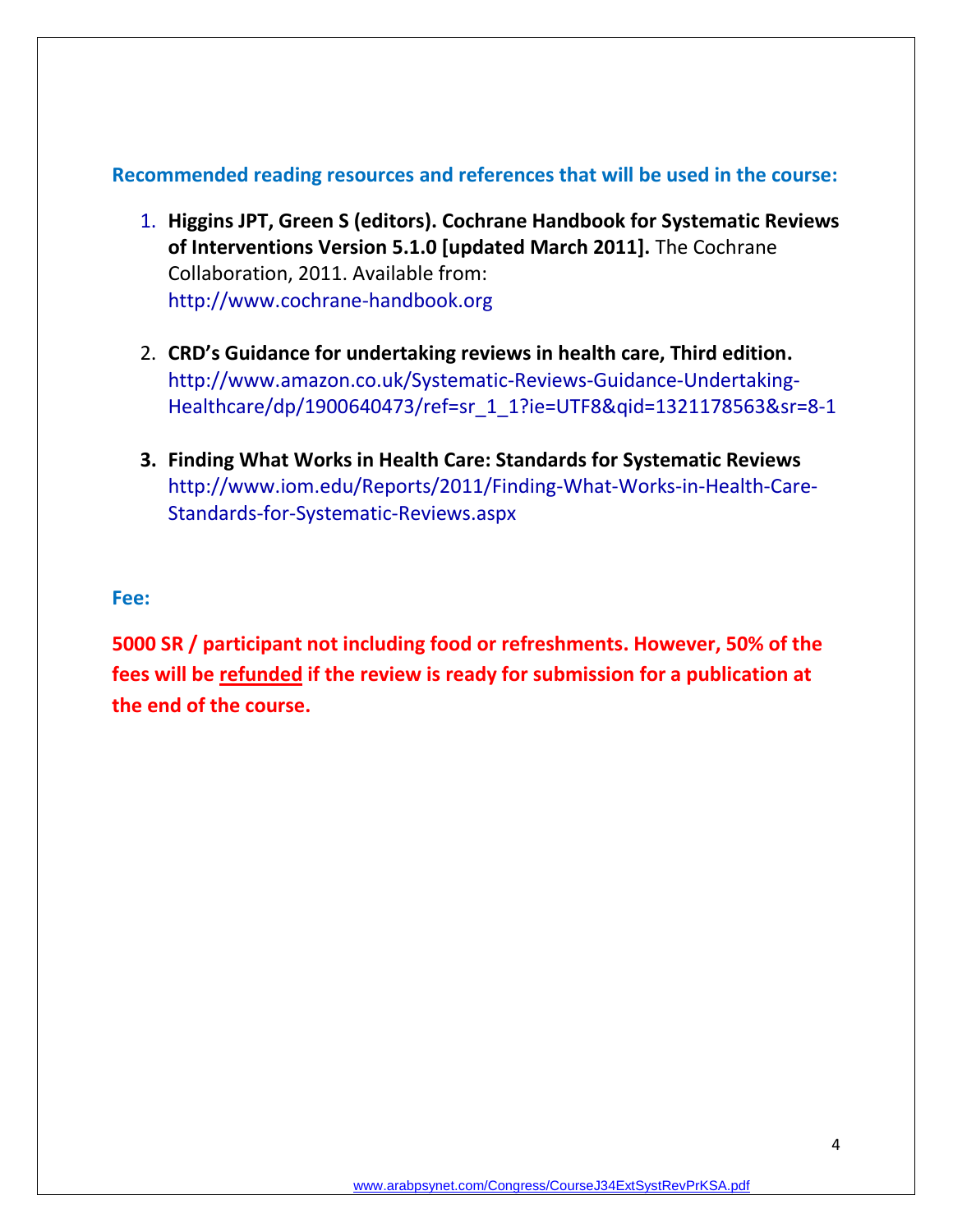# **Course Outline:**

The course is designed to be delivered over a 9 months period. The course consists of TEN days' work, **Table 1.**

|                                     | <b>Topics to be covered</b>                            |
|-------------------------------------|--------------------------------------------------------|
| Day 1                               | What is EBM?<br>$\bullet$                              |
| The Basics: Introduction to         | What is Systematic review?<br>$\bullet$                |
| <b>Evidence based Medicine</b>      | Basics of critical appraisal of an RCT<br>$\bullet$    |
| Date Wednesday 18 April 2012        |                                                        |
| Speaker: TBA                        |                                                        |
| Day 2                               | An overview of the steps to be addressed in            |
| Writing a protocol for a systematic | the protocol (some of which will be presented          |
| review                              | in more details for later sessions).                   |
| Date Thursday 19 April 2012         | Background                                             |
| Speaker: TBA                        | <b>PICO</b>                                            |
|                                     | Review question                                        |
|                                     | Inclusion criteria,<br>$\bullet$                       |
|                                     | Search strategy                                        |
|                                     | Study selection<br>$\bullet$                           |
|                                     | Data extraction                                        |
|                                     | <b>Quality assessment</b><br>$\bullet$                 |
|                                     | Data synthesis<br>$\bullet$                            |
| Day 3 and 4                         | Searching essential electronic databases<br>$\bullet$  |
| Identifying the evidence for        | Searching other sources: grey literature,<br>$\bullet$ |
| systematic review                   | experts, hand search, cited references in              |
| Date Wednesday 16 May 2012          | reviews, contacting known relevant                     |
| Date Thursday 17 May 2012           | authors                                                |
| Speaker: TBA                        |                                                        |
| Day 5                               | Process of study selection                             |
| <b>Study Selection</b>              | and documentation                                      |
| <b>Date Wednesday 12 September</b>  | <b>Practicing Kappa statistics</b>                     |
| 2012                                | Forming the PRISMA Flow Chart<br>$\bullet$             |
| Speaker: TBA                        | Practicing Managing references (use of<br>$\bullet$    |
|                                     | bibliographic databases)                               |
| Day 6                               | Developing your data extraction form<br>$\bullet$      |
| <b>Data Extraction, Quality</b>     | Risk of bias, methodological quality, tools            |
| <b>Assessment</b>                   | and checklists                                         |